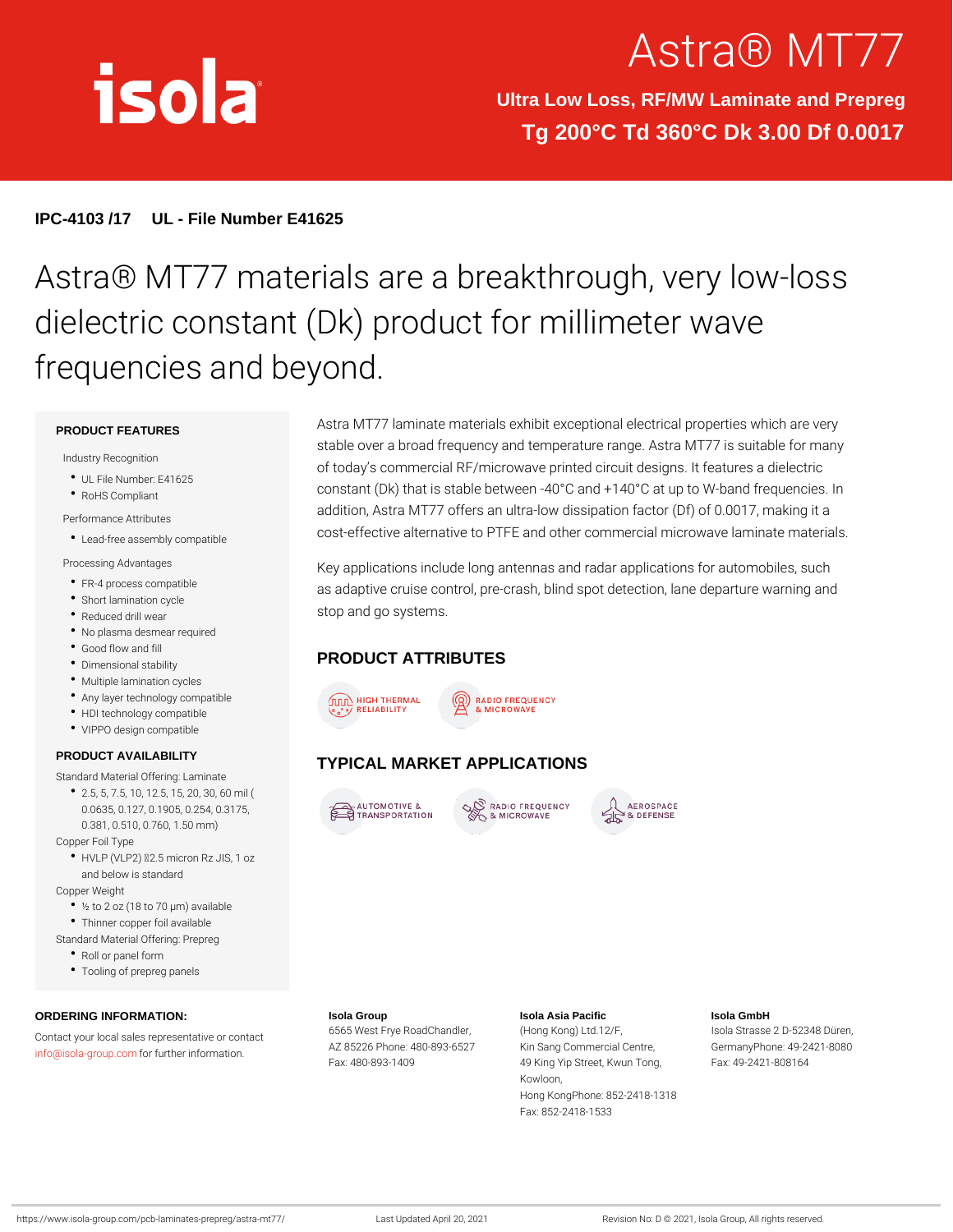## **Typical Values Table**

| Property                                               |                                                  | <b>Typical Value</b>     | <b>Units</b>             | <b>Test Method</b>           |
|--------------------------------------------------------|--------------------------------------------------|--------------------------|--------------------------|------------------------------|
|                                                        |                                                  |                          | Metric (English)         | IPC-TM-650 (or as noted)     |
| Glass Transition Temperature (Tg) by DSC               |                                                  | 200                      | $^{\circ}$ C             | 2.4.25C                      |
| Decomposition Temperature (Td) by TGA @ 5% weight loss |                                                  | 360                      | $^{\circ}$ C             | 2.4.24.6                     |
| Time to Delaminate by TMA (Copper removed)             | A. T260<br><b>B. T288</b>                        | >60                      | Minutes                  | 2.4.24.1                     |
| Z-Axis CTE                                             | A. Pre-Tg<br>B. Post-Tg                          | $50 - 70$<br>$250 - 350$ | ppm/°C                   | 2.4.24C                      |
| X/Y-Axis CTE                                           | Pre-Tg                                           | 12                       | ppm/°C                   | 2.4.24C                      |
| <b>Thermal Conductivity</b>                            |                                                  | 0.45                     | W/mK                     | <b>ASTM E1952</b>            |
| Thermal Stress 10 sec @ 288°C (550.4°F)                | A. Unetched<br><b>B.</b> Etched                  | Pass                     | Pass Visual              | 2.4.13.1                     |
| Dk, Permittivity                                       | A. @ 2 GHz<br>B. @ 10 GHz                        | 3.00                     | $\overline{\phantom{m}}$ | 2.5.5.5                      |
| Df, Loss Tangent                                       | A. @ 2 GHz<br>B. @ 10 GHz                        | 0.0017                   | $\qquad \qquad -$        | Bereskin Stripline           |
| Volume Resistivity                                     | C-96/35/90                                       | $1.33 \times 10^{7}$     | M <sub>N</sub> -cm       | 2.5.17.1                     |
| Surface Resistivity                                    | C-96/35/90                                       | $1.33 \times 10^5$       | M                        | 2.5.17.1                     |
| Dielectric Breakdown                                   |                                                  | 45.4                     | kV                       | 2.5.6B                       |
| Arc Resistance                                         |                                                  | 139                      | Seconds                  | 2.5.1B                       |
| Electric Strength (Laminate & laminated prepreg)       |                                                  | 45 (1133)                | kV/mm (V/mil)            | 2.5.6.2A                     |
| Comparative Tracking Index (CTI)                       |                                                  | 3 (175-249)              | Class (Volts)            | <b>UL 746A</b><br>ASTM D3638 |
| Peel Strength                                          | 1 oz. EDC foil                                   | 1.0(5.7)                 | N/mm (lb/inch)           | 2.4.8.3                      |
| Flexural Strength                                      | A. Length direction<br><b>B.</b> Cross direction | 49.0<br>39.0             | ksi                      | 2.4.4B                       |
| Tensile Strength                                       | A. Length direction<br><b>B.</b> Cross direction | 31.0<br>24.0             | ksi                      | ASTM D3039                   |
| Poisson's Ratio                                        | A. Length direction<br><b>B.</b> Cross direction | 0.183<br>0.182           | $\qquad \qquad -$        | ASTM D3039                   |
| Moisture Absorption                                    |                                                  | 0.1                      | %                        | 2.6.2.1A                     |
| Flammability (Laminate & laminated prepreg)            |                                                  | $V-0$                    | Rating                   | <b>UL 94</b>                 |
| Relative Thermal Index (RTI)                           |                                                  | 130                      | $^{\circ}$ C             | <b>UL 796</b>                |